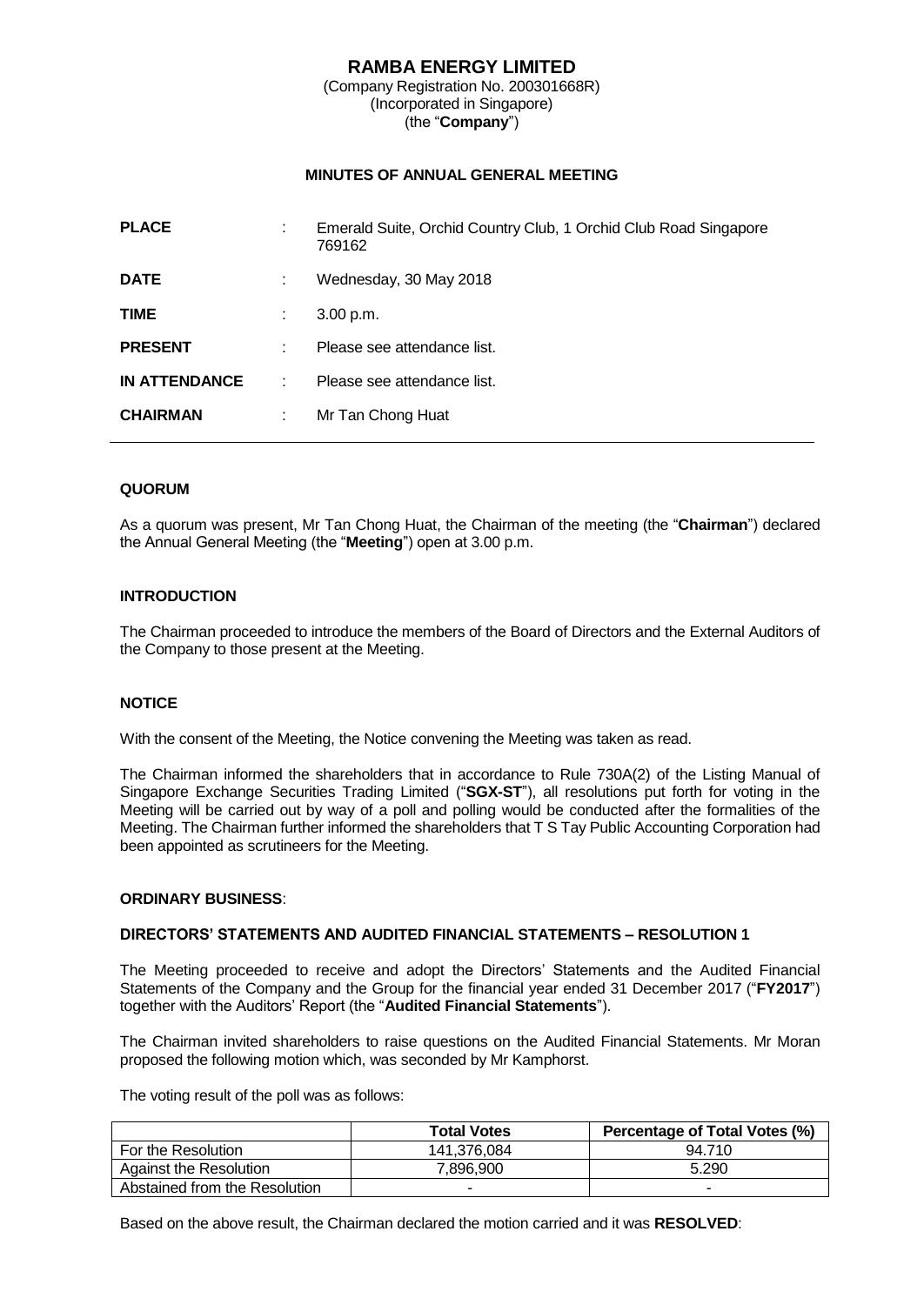"That the Directors' Statement and the Audited Financial Statements of the Company and the Group for the financial year ended 31 December 2017 together with the Auditors' Report be and are hereby received and adopted."

# **RE-ELECTION OF DIRECTOR (MR CHEE TECK KWONG PATRICK) – RESOLUTION 2**

Mr Chee Teck Wong Patrick ("**Mr Chee**"), who was retiring as a director of the Company pursuant to Regulation 111 of the Company's Constitution, had signified his consent to continue in office.

The motion was proposed by Mr Lim and was seconded by Mr Lin.

The voting result of the poll was as follows:

|                               | <b>Total Votes</b> | Percentage of Total Votes (%) |
|-------------------------------|--------------------|-------------------------------|
| For the Resolution            | 148,026,984        | 99.165                        |
| Against the Resolution        | 1.246.000          | 0.835                         |
| Abstained from the Resolution | -                  | -                             |

Based on the above result, the Chairman declared the motion carried and it was **RESOLVED**:

"That Mr Chee, who retired from office in accordance with Regulation 111 of the Constitution of the Company and being eligible, offered himself for re-election, be and is hereby re-elected as a Director of the Company."

Mr Chee will, upon re-election as a Director of the Company, remain as the Chairman of the Nominating and Remuneration Committees and a member of the Audit Committee, and he will be considered independent for the purpose of Rule 704(8) of the Listing Manual of the SGX-ST.

## **RE-ELECTION OF DIRECTOR (MR LEE SECK HWEE) – RESOLUTION 3**

Mr Lee Seck Hwee ("**Mr Lee**"), who was retiring as a director of the Company pursuant to Regulation 111 of the Company's Constitution, had signified his consent to continue in office.

The motion was proposed by Mr Moran and was seconded by Mr Kamphorst.

The voting result of the poll was as follows:

|                               | <b>Total Votes</b> | Percentage of Total Votes (%) |
|-------------------------------|--------------------|-------------------------------|
| For the Resolution            | 141.093.084        | 94.520                        |
| Against the Resolution        | 8.179.900          | 5.480                         |
| Abstained from the Resolution |                    |                               |

Based on the above result, the Chairman declared the motion carried and it was **RESOLVED**:

"That Mr Lee, who retired from office in accordance with Regulation 111 of the Constitution of the Company and being eligible, offered himself for re-election, be and is hereby re-elected as a Director of the Company."

Mr Lee will, upon re-election as a Director of the Company, remain as Executive Director of the Company and he will be considered non-independent.

### **DIRECTORS' FEES FOR FINANCIAL YEAR ENDING 31 DECEMBER 2018 – RESOLUTION 4**

The Board had recommended the payment of up to S\$471,250 as Directors' fees to Non-Executive and Independent Directors for the financial year ending 31 December 2018.

The motion was proposed by Mr Lin and was seconded by Mr Kanti.

The voting result of the poll was as follows: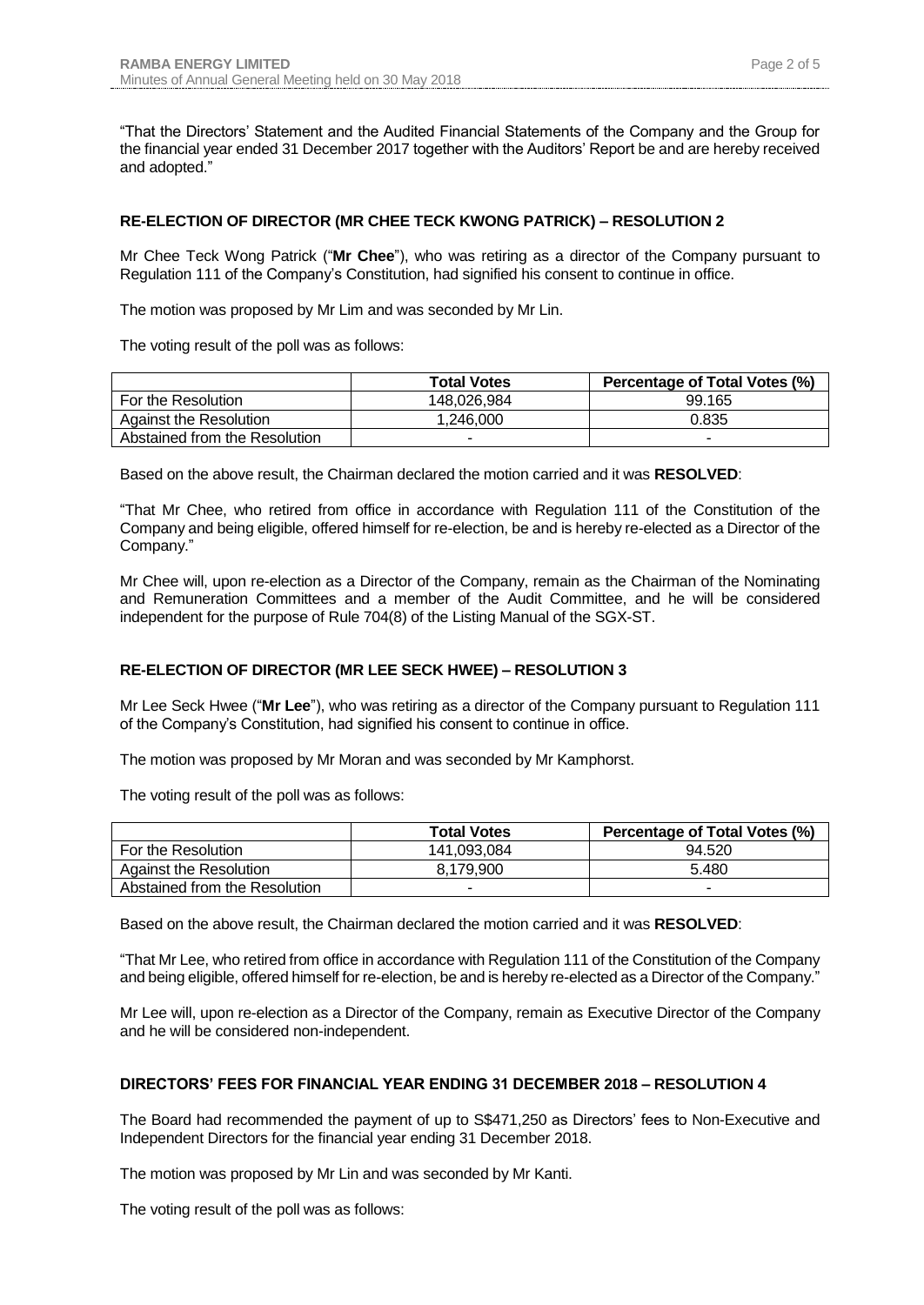|                               | <b>Total Votes</b> | Percentage of Total Votes (%) |
|-------------------------------|--------------------|-------------------------------|
| For the Resolution            | 27.575.567         | 68.353                        |
| Against the Resolution        | 12.767.495         | 31.647                        |
| Abstained from the Resolution |                    |                               |

Based on the above result, the Chairman declared the motion carried and it was **RESOLVED**:

"That the payment of the Directors' fees of up to S\$471,250 to Non-Executive and Independent Directors for the year ending 31 December 2018 be approved."

### **RE-APPOINTMENT OF AUDITORS (MESSRS ERNST & YOUNG LLP) – RESOLUTION 5**

The retiring auditors, Messrs Ernst & Young LLP, had expressed their willingness to continue in office.

The motion was proposed by Mr Lin and was seconded by Mr Lim.

The voting result of the poll was as follows:

|                               | <b>Total Votes</b> | Percentage of Total Votes (%) |
|-------------------------------|--------------------|-------------------------------|
| For the Resolution            | 149.059.481        | 99.859                        |
| <b>Against the Resolution</b> | 210.503            | 0.141                         |
| Abstained from the Resolution | -                  | -                             |

Based on the above result, the Chairman declared the motion carried and it was **RESOLVED**:

"That Messrs Ernst & Young LLP, who have expressed their willingness to continue in office, be and are hereby re-appointed as Auditors until the conclusion of the next Annual General Meeting at a fee to be agreed between the Directors and Messrs Ernst & Young LLP."

### **SPECIAL BUSINESS – ORDINARY RESOLUTIONS**

### **AUTHORITY TO ISSUE NEW SHARES – RESOLUTION 6**

The Chairman informed that all pertinent information relating to the proposed Resolution 6 was set out under item 6 in the Notice of this Meeting on pages 132 to 133 of the Annual Report.

The motion was proposed by Mr Chan and was seconded by Mr Kamphorst.

The voting result of the poll was as follows:

|                               | <b>Total Votes</b> | Percentage of Total Votes (%) |
|-------------------------------|--------------------|-------------------------------|
| For the Resolution            | 140.346.084        | 94.020                        |
| <b>Against the Resolution</b> | 8.926.900          | 5.980                         |
| Abstained from the Resolution | -                  |                               |

Based on the above result, the Chairman declared the motion carried and it was **RESOLVED**:

"That pursuant to Section 161 of the Companies Act, Cap. 50 ("**Companies Act**") and Rule 806 of the Listing Manual of the Singapore Exchange Securities Trading Limited ("**SGX-ST**"), the Directors of the Company be authorised and empowered to:

- (a) (i) issue shares in the Company ("**Shares**") whether by way of rights, bonus or otherwise; and/or
	- (ii) make or grant offers, agreements or options (collectively, "**Instruments**") that might or would require shares to be issued, including but not limited to the creation and issue of (as well as adjustments to) options, warrants, debentures or other instruments convertible into shares,

at any time and upon such terms and conditions and for such purposes and to such persons as the Directors of the Company may in their absolute discretion deem fit; and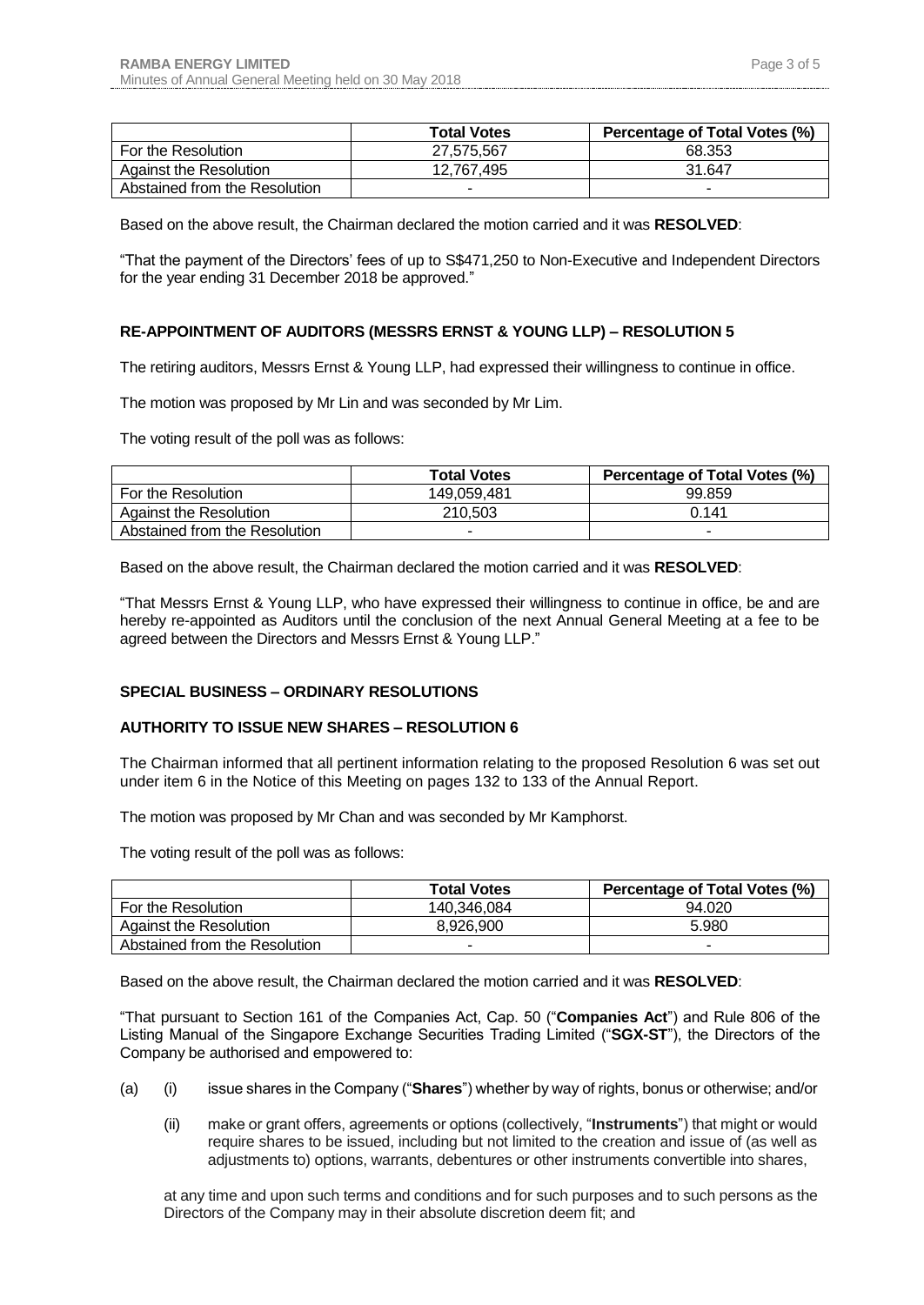(b) (notwithstanding the authority conferred by this Resolution may have ceased to be in force) issue shares in pursuance of any Instruments made or granted by the Directors of the Company while this Resolution was in force,

#### provided that:

- (1) the aggregate number of shares (including shares to be issued in pursuance of the Instruments, made or granted pursuant to this Resolution) and Instruments to be issued pursuant to this Resolution shall not exceed 50% of the total number of issued shares (excluding treasury shares and subsidiary holdings) in the capital of the Company (as calculated in accordance with subparagraph (2) below), of which the aggregate number of shares and Instruments to be issued other than on a pro-rata basis to existing shareholders of the Company shall not exceed 20% of the total number of issued shares (excluding treasury shares and subsidiary holdings) in the capital of the Company (as calculated in accordance with sub-paragraph (2) below);
- (2) (subject to such calculation as may be prescribed by the SGX-ST) for the purpose of determining the aggregate number of shares and Instruments that may be issued under sub-paragraph (1) above, the percentage of issued shares and Instruments shall be based on the number of issued shares (excluding treasury shares and subsidiary holdings) in the capital of the Company at the time of the passing of this Resolution, after adjusting for:-
	- (i) new shares arising from the conversion or exercise of the Instruments or any convertible securities;
	- (ii) new shares arising from exercising share options or vesting of share awards outstanding or subsisting at the time of the passing of the resolution, provided the options or awards were granted in compliance with Part VIII of Chapter 8; and
	- (iii) any subsequent bonus issue, consolidation or subdivision of shares.
- (3) in exercising the Share Issue Mandate conferred by this Resolution, the Company shall comply with the provision of the Listing Manual of the SGX-ST for the time being in force (unless such compliance has been waived by the SGX-ST) and the Constitution of the Company; and
- (4) unless revoked or varied by the Company in a general meeting, the Share Issue Mandate shall continue in force (i) until the conclusion of the next AGM of the Company or the date by which the next AGM of the Company is required by law to be held, whichever is earlier or (ii) in the case of shares to be issued in pursuance of the Instruments, made or granted pursuant to this Resolution, until the issuance of such shares in accordance with the terms of the Instruments.

### **AUTHORITY TO ISSUE SHARES UNDER RAMBA GROUP SHARE OPTION SCHEME ("RGSOS") AND RGSOS 2017 – RESOLUTION 7**

The Chairman informed that all pertinent information relating to the proposed Resolution 7 was set out under item 7 in the Notice of this Meeting on page 134 of the Annual Report. He further reminded the shareholders who were entitled to participate in the RGSOS and RGSOS 2017 to abstain from voting on this resolution.

The motion was proposed by Mr Chan and was seconded by Mr Lin.

The voting result of the poll was as follows:

|                               | <b>Total Votes</b> | Percentage of Total Votes (%) |
|-------------------------------|--------------------|-------------------------------|
| For the Resolution            | 8.386.575          | 39.613                        |
| Against the Resolution        | 12.784.495         | 60.387                        |
| Abstained from the Resolution | 123.275.714        |                               |

Based on the above result, the Chairman declared the motion not carried.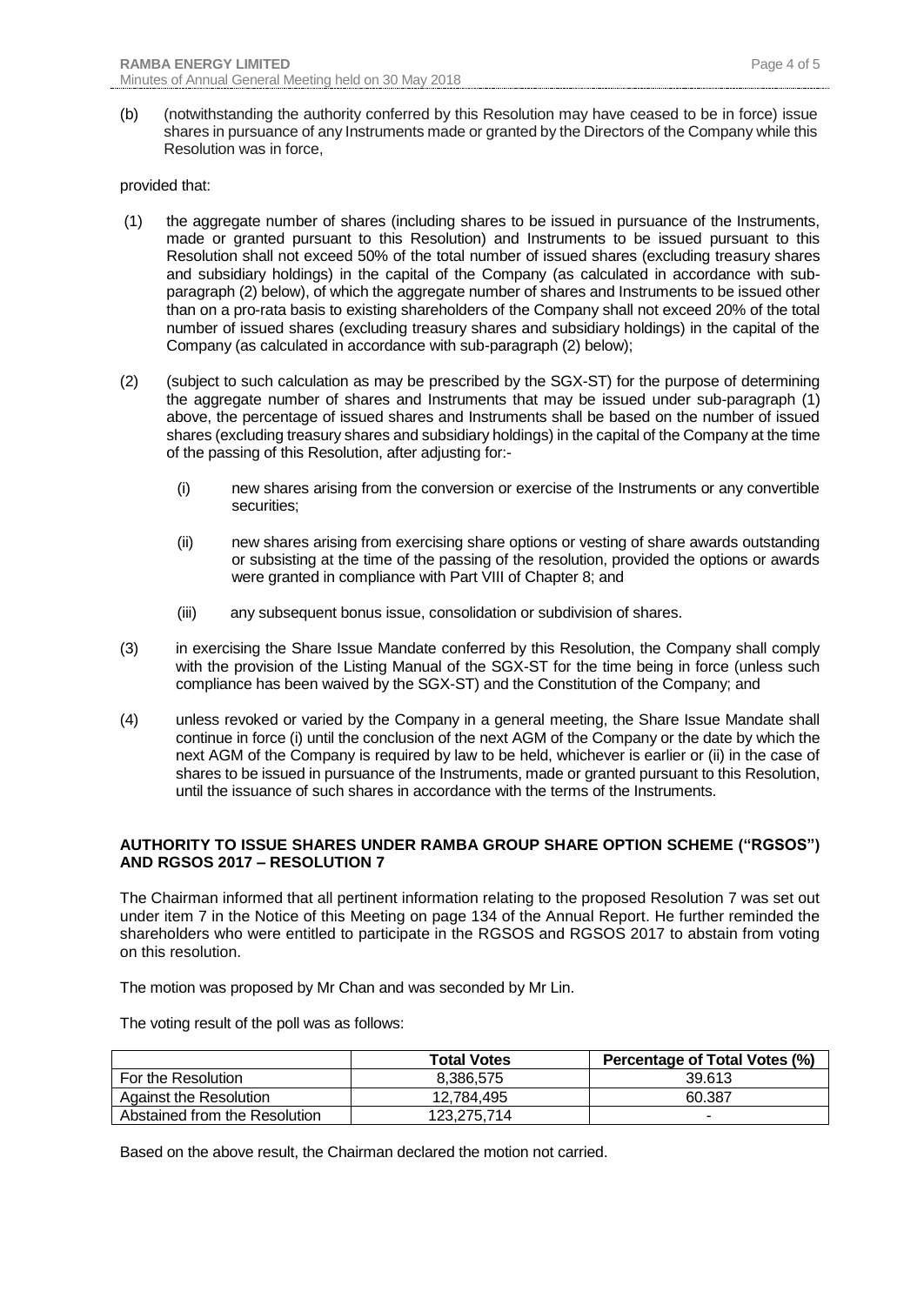## **AUTHORITY TO ISSUE SHARES UNDER RAMBA GROUP PERFORMANCE SHARE PLAN ("RGPSP") AND RGPSP 2017 – RESOLUTION 8**

The Chairman informed that all pertinent information relating to the proposed Resolution 8 was set out under item 8 in the Notice of this Meeting on page 134 of the Annual Report. He further reminded the shareholders who were entitled to participate in the RGPSP and RGPSP 2017 to abstain from voting on this resolution

The motion was proposed by Mr Moran and was seconded by Mr Kamphorst.

The voting result of the poll was as follows:

|                               | <b>Total Votes</b> | Percentage of Total Votes (%) |
|-------------------------------|--------------------|-------------------------------|
| For the Resolution            | 11.903.670         | 48.216                        |
| Against the Resolution        | 12.784.495         | 51.784                        |
| Abstained from the Resolution | 124,584,819        |                               |

Based on the above result, the Chairman declared the motion not carried.

### **CONCLUSION**

There being no other business to transact, the Chairman declared the Meeting closed at 5.25 p.m., thanked everyone for their attendance and continued with the Extraordinary General Meeting.

# **CERTIFIED AS A TRUE RECORD OF THE PROCEEDINGS OF THE MEETING**

**\_\_\_\_\_\_\_\_\_\_\_\_\_\_\_\_\_\_\_\_\_\_ TAN CHONG HUAT** CHAIRMAN OF THE MEETING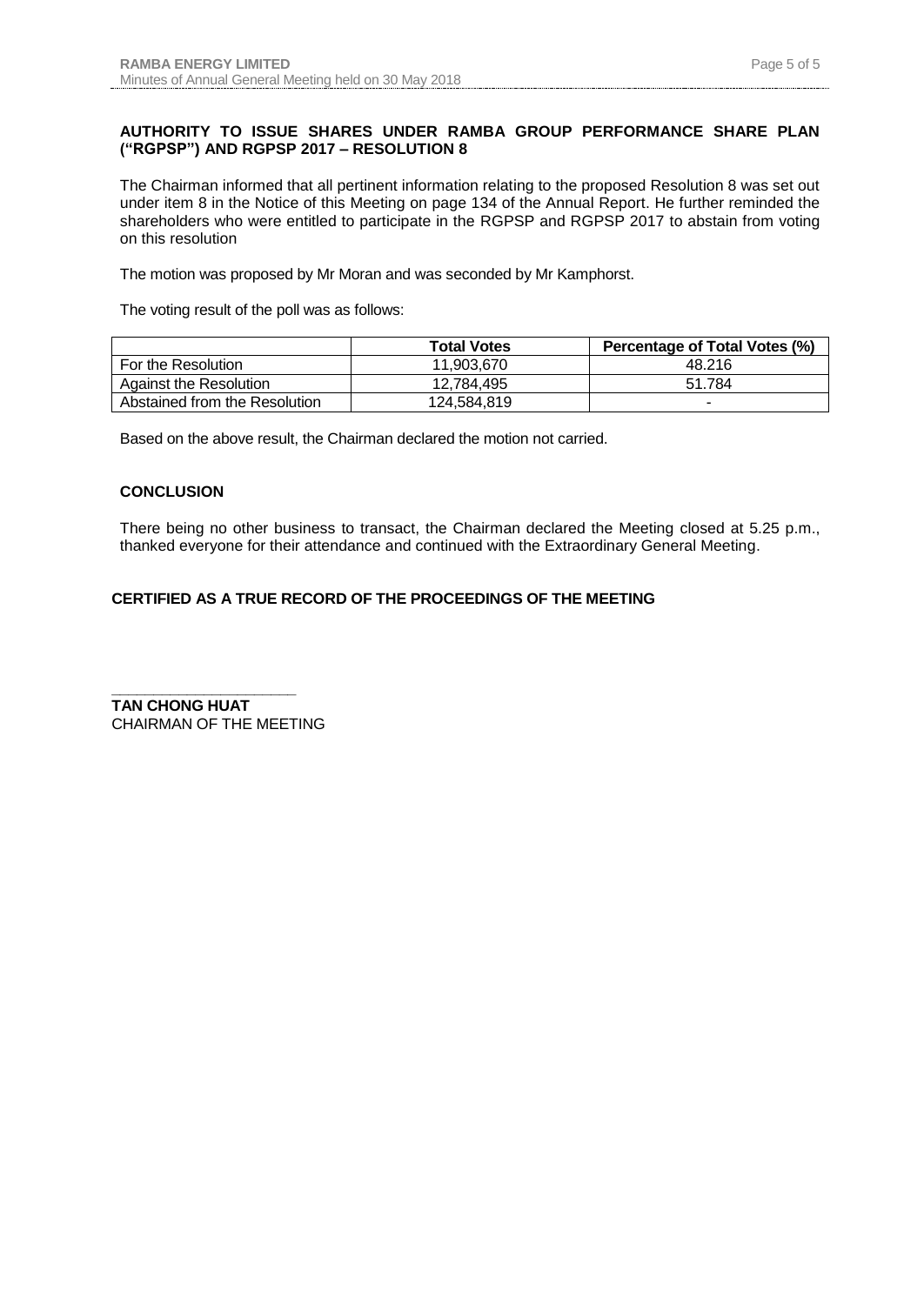### **RAMBA ENERGY LIMITED**

(Company Registration No. 200301668R) (Incorporated in the Republic of Singapore) (the "Company")

#### **ANNUAL GENERAL MEETING**

#### **Wednesday, 30 May 2018**

#### Questions and Answers Session

- Question 1 : Mr Ho asked what are the business segments and explanations on the performance of each business segments.
- Answer 1 : Mr Lee Seck Hwee ("**Mr Lee**") explained that the main core businesses of the Group were logistics and oil & gas ("**O&G**"). The logistics business contributed about 90% of the revenue of the Group. The O&G business revenue were low. Revenue from logistics business was higher whereas the assets in the O&G were higher. There was minimum profit from the logistics business which had generated revenue from high volume of activities. Because of this, the Board decided to diversify to O&G business which was then expected to have higher profit margin, higher risk and higher capital investment. Risk and capital investment for Ramba as an onshore company would be relatively lower as compared to an offshore company.
- Question 2 : Mr Tay said that the CEO's message in Annual Report FY 2017 stated there was a reduction in loss and asked for explanations on the performance of each business segments.
- Answer 2 : Mr Daniel Zier Johannes Jol ("Mr Jol") explained that the logistics business was an industry with low profit margin. Whilst the O&G business was expected to generate higher rate of return, it would take longer time to generate profit. The Company had experienced the global oil price crash in 2011 after the Management took over in 2008. The Company had subsequently acquired Lemang PSC Block ("**Lemang Block**") which was in the process to streamline its operations and developments together with the government agencies in Indonesia. The performance of O&G would be dependent on global oil price to determine the profit return of the Company.

The Group operates onshore where there is a long list of permits and approvals required from the Indonesian authorities.

The Group had three main O&G fields. Lemang Block started its production in year 2016 and would be producing in greater volumes in the future. There has been some delay because our joint venture partner, Mandala Energy Limited ("**Mandala**") has decided to carry out further geological studies and different artificial lift and subsurface pump designs before it goes online with the existing (8) wells (which consists of one water injector, two gas producers and five oil producers).

Artificial lift is required to optimize production given the relatively low pressure conditions and geological structure. Mandala would be working out the appropriate method of drilling and well design to maximise the production. Operation costs are relatively high to operate the Lemang Block because Mandala would also recruit foreign technical expertise and experienced staff for operations. The Company will make an announcement to shareholders when full production begins.

The Company also has to overcome the logistic limitations, for example, the roads too narrow for the big trucks to transport the oil.

As for the Jatirarangon gas field, because the concession would be expiring in the first half of 2020, the Group was making minimal investments for small workovers maintain its production and/or reduce the decline.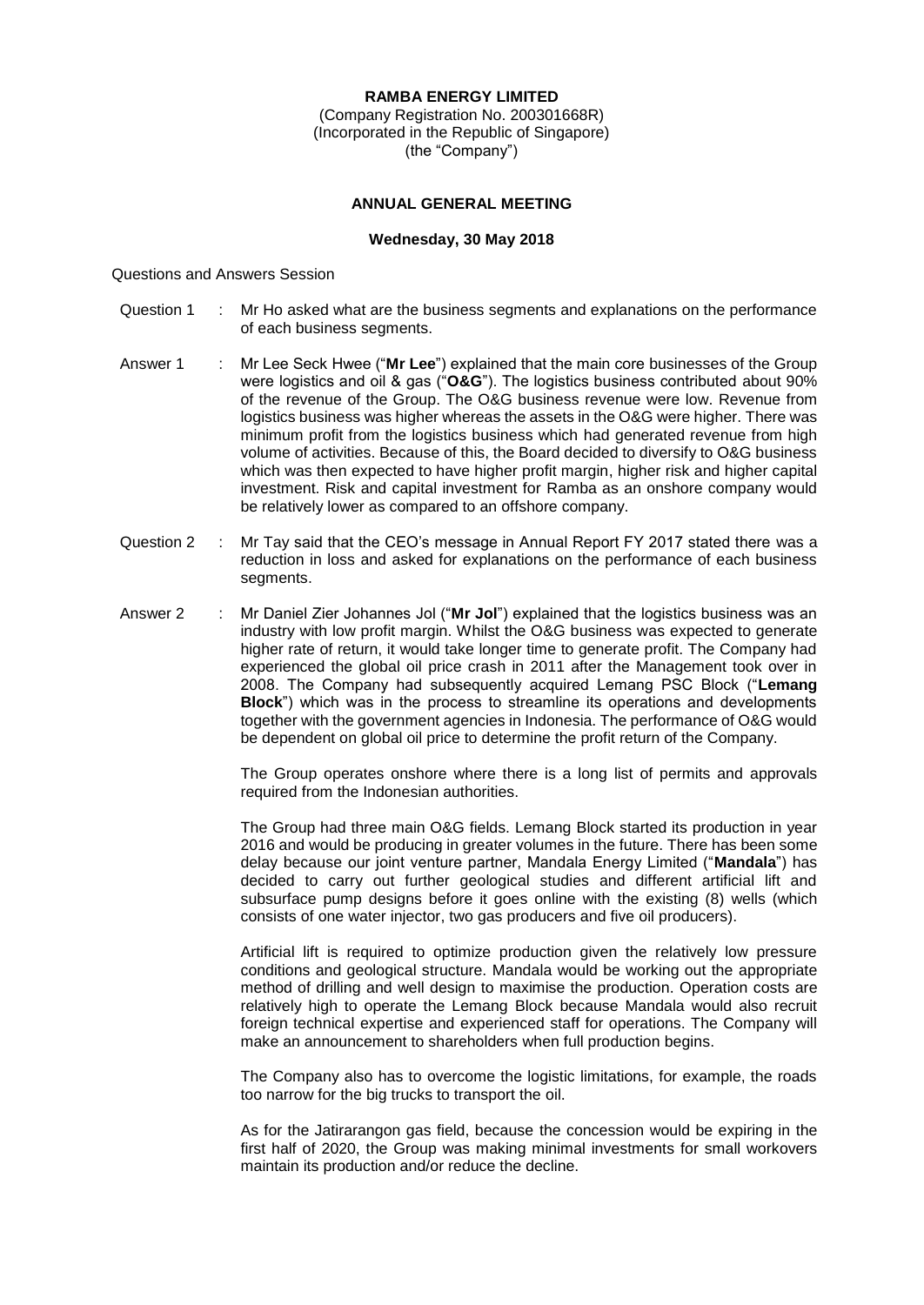|            |    | The West Jambi Block is still at an early exploration and evaluation stage. At this<br>time, the West Jambi Block will be further studied.                                                                                                                                                                                                                                                                                                                                                                                                                                                                                                                                                                                                                                                    |
|------------|----|-----------------------------------------------------------------------------------------------------------------------------------------------------------------------------------------------------------------------------------------------------------------------------------------------------------------------------------------------------------------------------------------------------------------------------------------------------------------------------------------------------------------------------------------------------------------------------------------------------------------------------------------------------------------------------------------------------------------------------------------------------------------------------------------------|
|            |    | Mr Lee said that the Company expected profit when the Group's revenue would be<br>sufficient to cover the operation costs. This would be dependent on full production<br>and the global oil price. The operation costs were high last year because the<br>production and oil price were low. The Group has been informed by Mandala that it<br>has targeted to increase production to 2000 barrels of oils per day ("bopd") by June<br>2018.                                                                                                                                                                                                                                                                                                                                                  |
|            |    | Mr Soeryadjaya said that investing in O&G industry is a high risk investment.<br>Unfortunately, there were unfavourable news which had continuously hit the O&G<br>industry in 2016 and 2017 which significantly affected all the O&G companies. The<br>Group would be recovering from the hits and losses incurred in year 2016 and 2017.<br>He had also injected cash as capital to sustain the Company. Mandala had significant<br>capital investments and had been working on the production. The Company would<br>be committed to ensure that Mandala, as an operator, deliver the production within<br>the timeline. The Company aimed to reduce its running costs while improving the<br>production in the oil fields. The Company would strive to improve its performance in<br>2018. |
| Question 3 | ÷. | Mr Ho asked what were the legal claims against the Company.                                                                                                                                                                                                                                                                                                                                                                                                                                                                                                                                                                                                                                                                                                                                   |
| Answer 3   |    | Mr Jol informed the shareholders that the legal proceedings by Super Power<br>Enterprises Group Ltd was ongoing and the outcome of the proceedings would be<br>announced in due course.                                                                                                                                                                                                                                                                                                                                                                                                                                                                                                                                                                                                       |
| Question 4 | ÷  | Shareholders asked for the reason why the Chief Executive Officer ("CEO") was not<br>present in person at the annual general meeting.                                                                                                                                                                                                                                                                                                                                                                                                                                                                                                                                                                                                                                                         |
| Answer 4   | ÷  | Mr Aditya Wisnuwardana Seky Soeryadjaya ("Mr Soeryadjaya") said that he would<br>be a witness to a legal court case which involved a government organisation<br>(Pertamina) in Indonesia and he was not able to leave Indonesia to attend the annual<br>general meeting. The case did not involve the Company.                                                                                                                                                                                                                                                                                                                                                                                                                                                                                |
| Question 5 | ÷. | Mr Tay and Mr Lim asked (i) what were the total amount of proceeds raised from<br>placements and rights issue since May 2008. Mr Lim also asked what was the amount<br>invested in O&G business. Mr Lim asked what was the Return on Investment ("ROI")<br>from the O&G.                                                                                                                                                                                                                                                                                                                                                                                                                                                                                                                      |
| Answer 5   |    | Mr Lee said that the proceeds were mostly invested in Oil & Gas Blocks. Mr Jol added<br>that, off the top of his head, a total of approximately S\$75million had been raised                                                                                                                                                                                                                                                                                                                                                                                                                                                                                                                                                                                                                  |

- that, off the top of his head, a total of approximately S\$75million had been raised since the first fund raising made in 2009. The Company had invested a large portion of the proceeds on the Lemang Block, US\$ 10 million on West Jambi Block and US\$5-10million on Jatirarangon field respectively. Mr Soeryadjaya said that part of the funds raised had been invested in O&G segment. The ROI would be dependent on the oil price and the profits to be generated from O&G production.
- Question 6 : Mr Kanti asked the Directors to review all the operating assets of the Group and the business operations.
- Answer 6 : The Board and the Management will arrange a meeting with the shareholders, (similar to a shareholder meeting held two years ago) to enable the shareholders to have better understanding on the Company's operations. Mr Soeryadjaya would also invite Mandala to attend the meeting.
- Question 7 : Mr Kanti asked whether the Company is sustainable.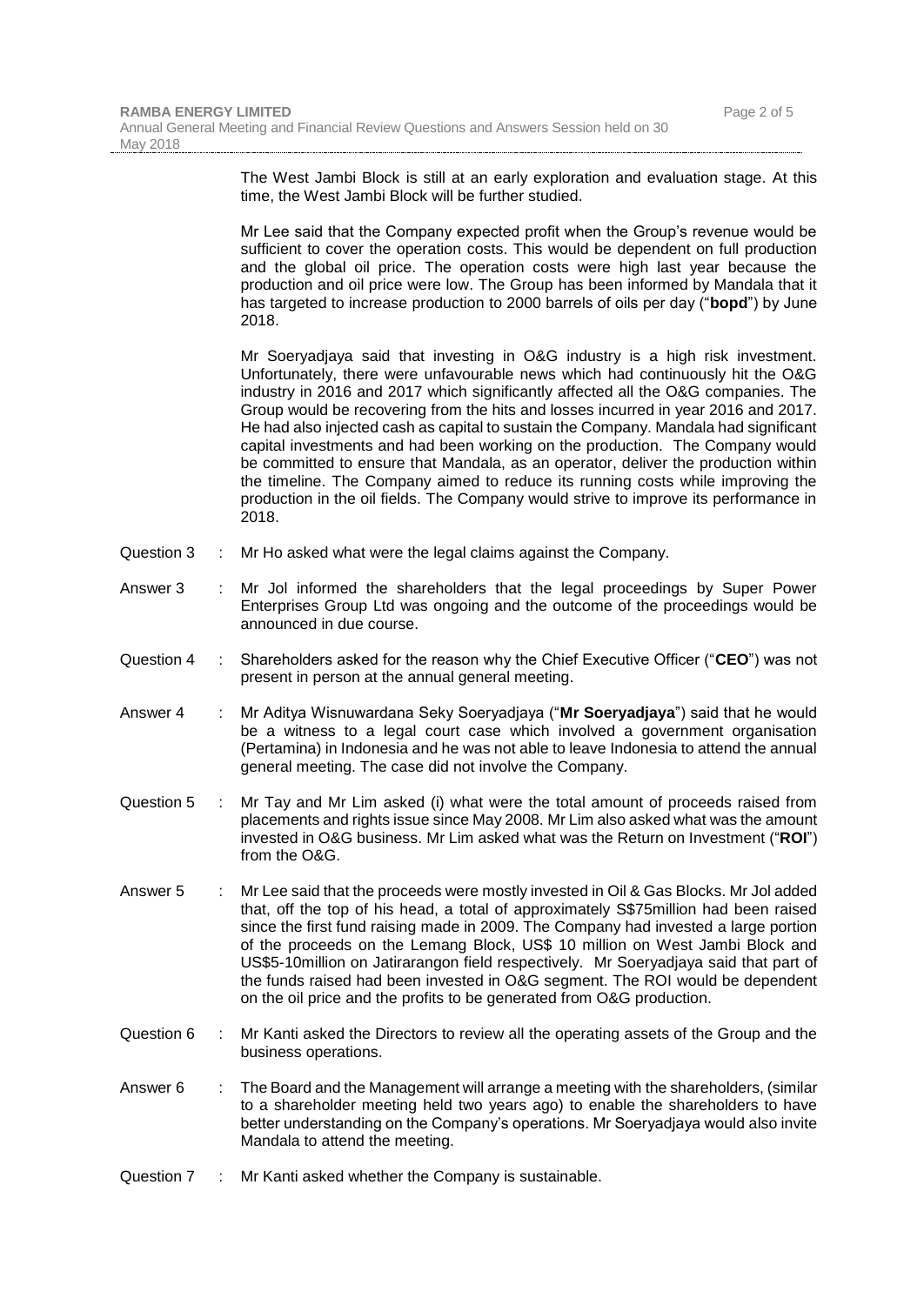| Answer 7       | ÷ | Mr Soeryadjaya said that the Company had no bankruptcy concerns and currently<br>carrying out cost cutting and capital control. The Company should be ready for any<br>opportunities to increase capital of the Company.                                                                                                                                                                                                                                                                    |
|----------------|---|---------------------------------------------------------------------------------------------------------------------------------------------------------------------------------------------------------------------------------------------------------------------------------------------------------------------------------------------------------------------------------------------------------------------------------------------------------------------------------------------|
| Question 8     | ÷ | Mr Kanti asked whether the Shareholders or the Company would be open to sell<br>shares if there is a keen buyer.                                                                                                                                                                                                                                                                                                                                                                            |
| Answer 8       |   | Mr Soeryadjaya said that he is open to discussion. The Board and the Management<br>would have to act in the best interests of the Company.                                                                                                                                                                                                                                                                                                                                                  |
| Question 9     | ÷ | Mr Tay asked for (i) the rationale of farming-out the 20% participating interest with<br>6% cash call option and retaining the balance of 10%, (ii) whether any valuation done<br>for the farm-out, (iii) any approval obtained from the Shareholders, and (iv) whether<br>any proper analysis conducted and shareholder's approval is required on selling the<br>assets more than 20% under the requirements of Singapore Exchange Securities<br>Trading Limited ("SGX-ST") Listing Rules. |
| Answer 9       |   | Mr Soeryadjaya informed that the decision made was of view that capital<br>expenditures ("CAPEX") involved would be borne by Mandala. The O&G market is<br>volatile and oil price was low in 2016 and 2017. It was stated in the announcement<br>that Mandala agreed to carry the CAPEX until 2019. Chairman further added that it<br>is in the ordinary course of business in relation to SGX-ST rules and regulations.                                                                    |
|                |   | Mr Lee said that the transactions on farm-in and farm-out are covered under SGX-<br>ST requirements. It is in the ordinary course of business and therefore no further<br>shareholders' approval required. The Company had also consulted with SGX-ST and<br>previously obtained shareholders' approval that farm-in and farm-out are in the<br>ordinary course of business.                                                                                                                |
|                |   | There was a shareholders' meeting sought for the approval on change of company<br>business to have both logistics and O&G as core business segments. Shareholders'<br>approval would be required if the Company decides to divest the entire O&G<br>business.                                                                                                                                                                                                                               |
| Question<br>10 |   | Mr Tay asked why Mandala was willing to do the financial carry for the CAPEX.                                                                                                                                                                                                                                                                                                                                                                                                               |
| Answer 10      | ÷ | Mr Soeryadjaya replied that as a joint venture partner, Mandala was willing to take<br>up the CAPEX in order for all partners of the Lemang block to have better cash flow<br>turnover and ensure that the project does not run into any funding gaps.                                                                                                                                                                                                                                      |
| Question<br>11 |   | Mr Lim asked what was the definition of farm-in and farm-out and the rationale for the<br>farm-out.                                                                                                                                                                                                                                                                                                                                                                                         |
| Answer 11      | ÷ | Mr Jol explained that a farm-in and farm-out is the transfer of working interests in an<br>oil and/or gas block (i.e. buying and selling of a participating interest of a joint<br>venture).                                                                                                                                                                                                                                                                                                |
| Question<br>12 |   | Mr Tay asked what are the returns or benefits expected from Mandala with the<br>remaining balance of 10% participating interest and whether there would be dividends<br>from the profits.                                                                                                                                                                                                                                                                                                   |
| Answer 12      | ÷ | Mr Jol said that the Management and the Board hopes to obtain positive cashflows<br>from its remaining 10% interest in the Lemang block up to the expiry of the block in<br>2037.                                                                                                                                                                                                                                                                                                           |
| Question<br>13 | ÷ | Mr Lim and Mr Tay asked (i) the Board to review and explain on the decision made<br>in 2017 is now being diluted of interest and the decision made with consideration on                                                                                                                                                                                                                                                                                                                    |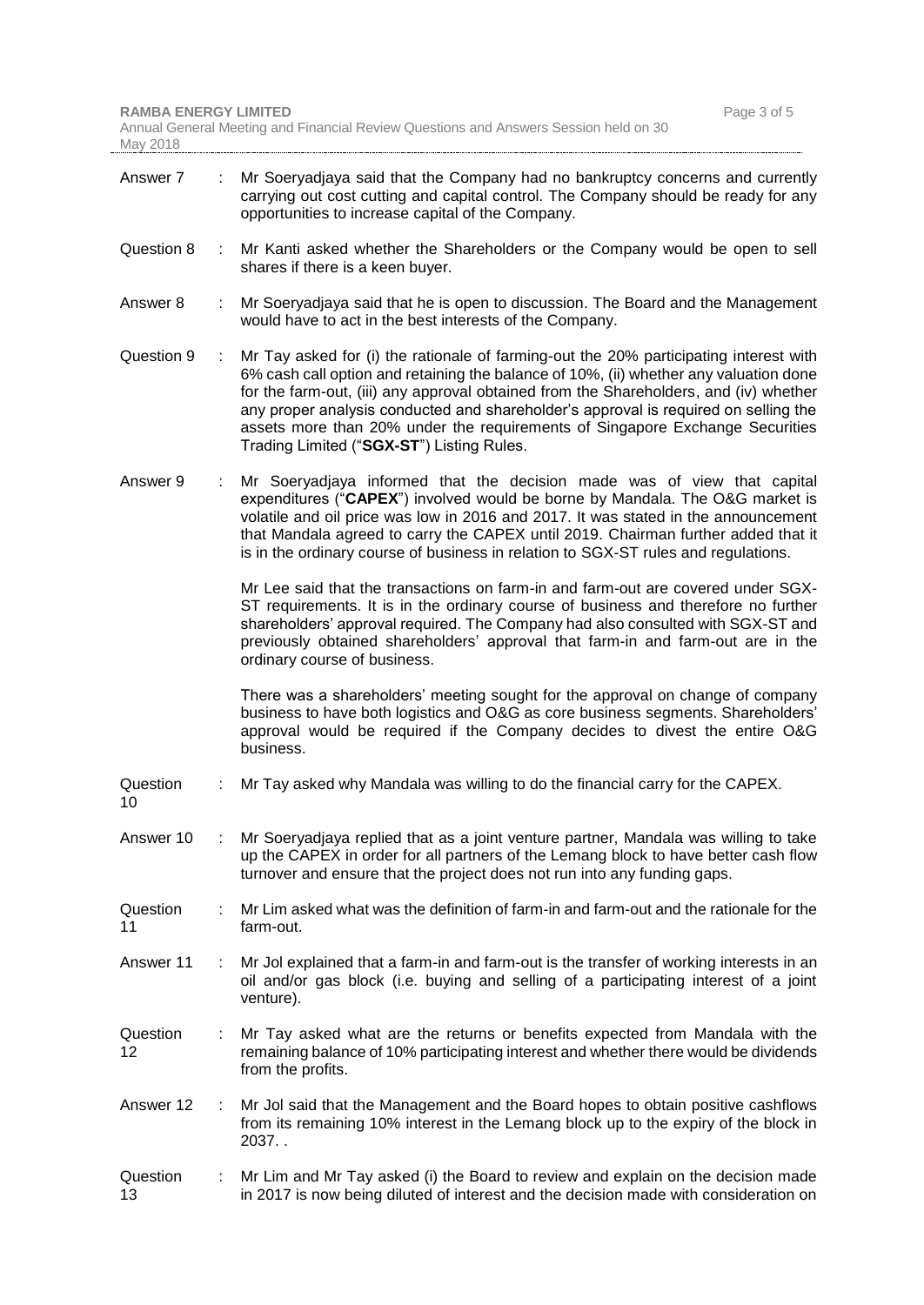the future oil price, (ii) the reason not to have more funds raising earlier to tide over the Company's difficulties period (iii) the CEO to explain the rationale as a controlling shareholder to farm out Mandala, what is most beneficial to the Company and whether the CEO was able to foresee the recovery of oil price in future.

- Answer 13 : Mr Soeryadjaya said that the current O&G conditions are much better than in years 2016 and 2017. To fulfil the cash call where the past funds raised were not sufficient, Mandala had also offered some solutions to the Company. He further stressed that he has no personal gain by having any business relationship with Mandala. The consideration of having Mandala as joint venture operatorship as it is an US-owned company strictly in compliant with rules and regulation in US government. Based on the market in year 2016 and 2017, he could not foresee any increase on oil price then. He also said that it was difficult to raise funds in view of the bad economy factors in 2016 and 2017. Mr Soeryadjaya did mention that he was the only shareholder who subscribed to the latest rights issue, giving the Group approximately \$9.2 million.
- **Question** 14 : Mr Lim said that the lack of response to cash call in years 2016 and 2017 reflected the shareholders' confidence in the Company.
- Answer 14 : Mr Soeryadjaya responded that the losses of the Group were due to the O&G segment. Placements with the biggest fund pool had been raised in 2015. Unfortunately, the hits to the O&G business in 2017 has consequentially brought substantial impact to the Company. He was and still is of the view that O&G is a high risk industry.
- Question 15 : Mr Peh asked whether the Auditors have any issue on the going concerns of the Company.
- Answer 15 : Mr Chan Yew Kiang ("**Mr Chan**") explained that going concern is one of the KAMs area required to be completed within the audit fieldworks. They have extended their opinion in the financial report with the auditors' consideration and based on presently cash flow provided by the Company. The following areas have been carried into the consideration:
	- (i) Financial factors The auditors have also conducted the audit on Lemang in view of the CAPEX reported therein.
	- (ii) Capital intensive business and Mandala took out most of the operating expenses and CAPEX
	- (iii) Logistics segment has a positive cash flow without any going concern to be raised.
	- (iv) West Jambi Block is a gas exploration field much depending on the Company to have sum of additional investment to pay over the years for exploration and its production
	- (v) Jatirarangon field is nearest to the end of concession. The cash flow is almost neutral.

With all of the above taken into consideration, the financial statements were not qualified including the going concern.

Question 16 : Mr Tay asked for the reason of retaining the 10% participating interest rather of selling the whole stake. He asked whether the costs utilised in Lemang Block could be entirely recovered when the Company farmed-out the participating interest to Mandala. Based on their calculation, the Company only generates S\$10million per year with current 10% participating interest and production of 6000 bopd, subject to the production in full capacity in the upcoming 15 years.